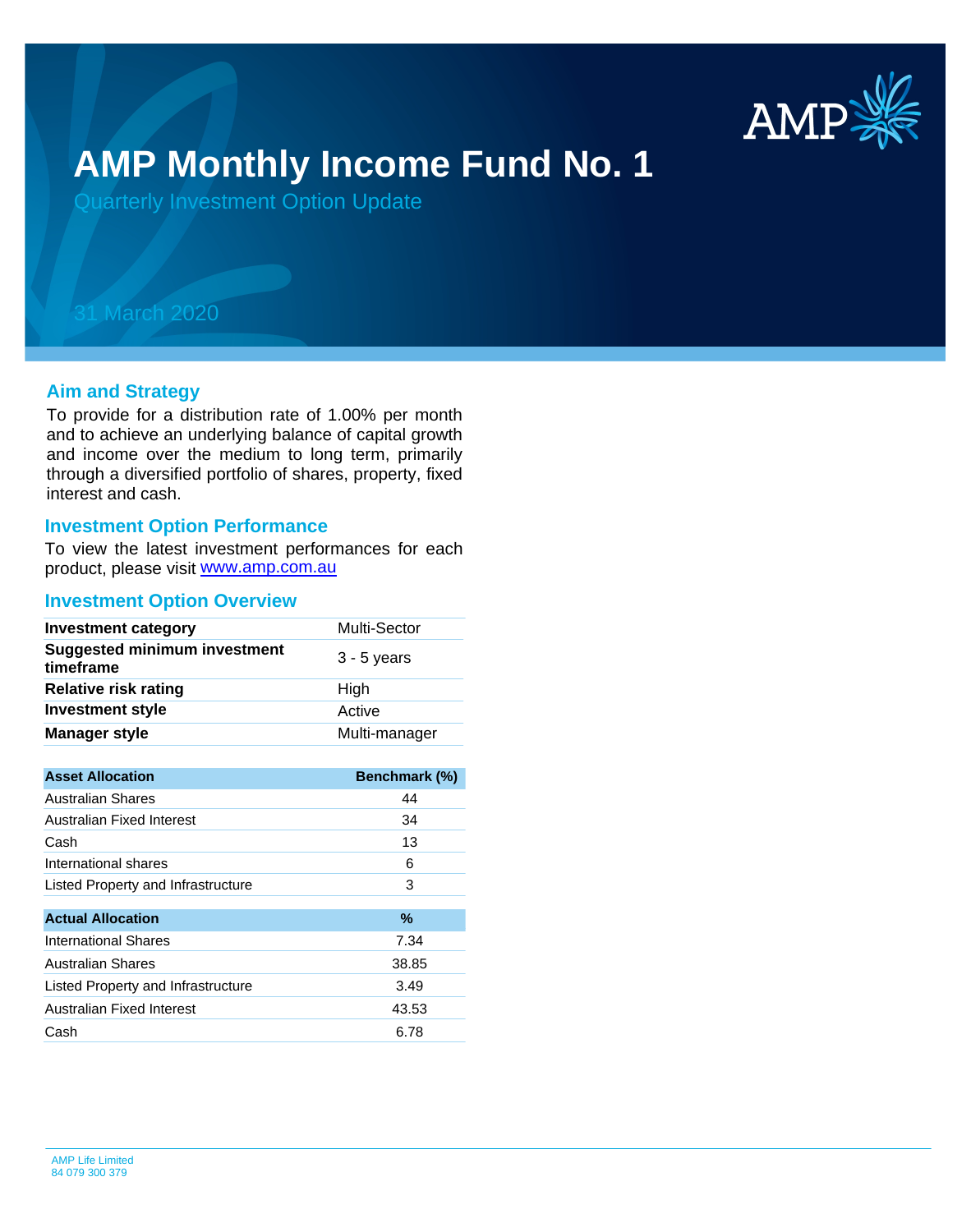### **Fund Performance**

The Monthly Income Fund No. 1 delivered a negative return over the first quarter of 2020, as the world economy was brought to a standstill by the COVID-19 pandemic. Despite diversification and sizeable allocations to defensive assets lessening the impact, the swiftness and severity of share market falls all but erased returns generated in 2019.

The start of the year saw concerns shift from trade and geo-politics, to COVID-19 and its effect on the global economy. As the number of countries impacted increased exponentially, the disease evolved from a primarily China -centric issue to a catalyst for global recession. Defensive assets, such as government bonds and cash, benefitted in this environment as investors rotated to safety. Growth assets experienced extreme volatility and tight liquidity conditions. Despite record fiscal stimulus packages by global governments and further rate cuts and quantitative easing by central banks which drove a relief rally in late March, developed market shares and Australian shares fell 20% and 23% respectively (in local currencies terms). Listed property also fell due to concerns about the spread of COVID-19 and the economic impact of the extensive containment measures rolled out.

The Fund's allocations remain predisposed to income-generating assets, such as Australian shares and fixed income, with minor allocations in listed property as alternative sources of yield. With the severity and duration of the pandemic unclear, the outlook for 2020 is similarly veiled in uncertainty. Australian share exposures are likely to remain volatility. Sizeable allocations to Australian fixed income and cash should provide some protection and diversify returns in periods of share market volatility. It is important for investors to remember that these market shocks do not last forever, and they often create opportunities for those who remain focussed on the long term.

#### **Market Review**

The first quarter of 2020 began with the renewed conflicts between the US and Iran and the US-China trade tensions which were later resolved and share markets were encouraged by initial signs the global economy was improving. However, as March approached, the global surge in COVID-19 cases outside of China led to a pandemic. At the end of the quarter, despite the continued rise in new COVID-19 cases (especially in the US and Italy) and signs of a slowdown in global economic activity, share markets had a strong rebound in response to further announcements of unprecedented stimulus measures by governments and central banks.

The Federal Reserve reduced interest rates by a further 100 basis points to 0.00%–0.25% and commenced its quantitative easing. The US government announced the largest fiscal package, worth \$US2 trillion. The Bank of Canada lowered its overnight rate target to 0.75% and launched a credit facility program.

In Europe, the UK officially left the European Union on 31 January. The European Central Bank launched a new Pandemic Emergency Purchase Programme, worth €750 billion. The Bank of England lowered its Bank Rate further and launched a new substantial quantitative easing program whilst the UK government announced it credit guarantees.

In Asia, China's central bank announced a reduction in reserve ratios for banks. The Bank of Japan provided a significant liquidity injection and expanded its quantitative easing program.